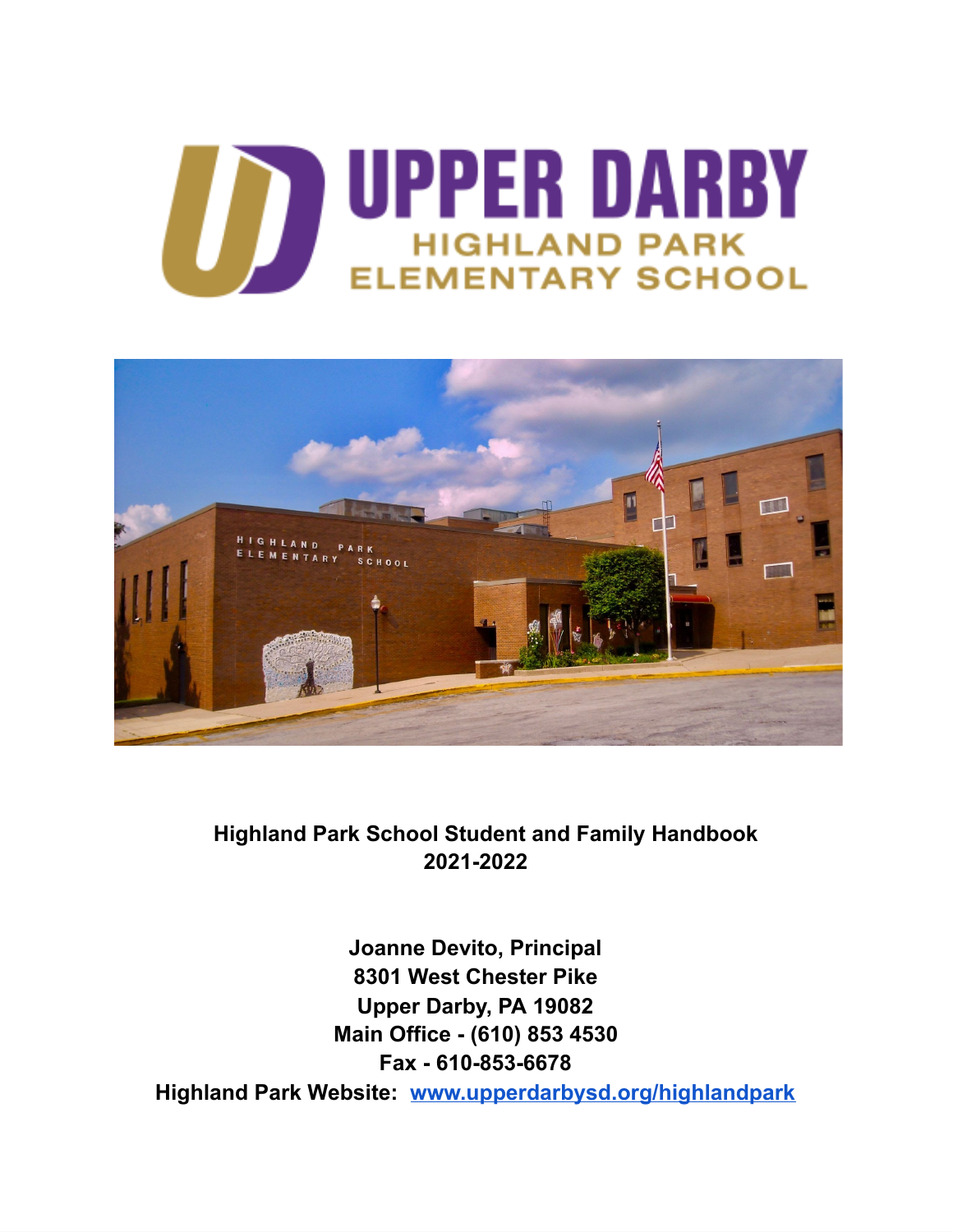# **Table of Contents**

|                                                                          | Page #  |
|--------------------------------------------------------------------------|---------|
| <b>District and School Information</b>                                   | 3       |
| <b>Mission Statement</b>                                                 | 4       |
| <b>Drop-off &amp; Pick-up Procedures</b>                                 |         |
| <b>Arrival Procedures/Dismissal Procedures</b>                           | 5       |
| <b>Lateness / Early Dismissal</b>                                        |         |
| <b>District and School Comprehensive Goals</b><br><b>Master Calendar</b> | 6       |
| <b>Staff Directory</b>                                                   |         |
| <b>Home &amp; School</b><br><b>Communication</b>                         |         |
|                                                                          |         |
| <b>Attendance</b>                                                        | $7 - 9$ |
| <b>Student Absence</b>                                                   |         |
| <b>Playground procedures</b>                                             | 10      |
| <b>Visitor/Safety Procedures</b>                                         |         |
| <b>Volunteers/Chaperones</b>                                             |         |
| <b>Breakfast and Lunch Procedures</b>                                    |         |
| <b>Medication</b>                                                        | 11      |
| <b>Emergency Preparedness and Response</b>                               | 11      |
| <b>Elementary Code of Student Conduct</b>                                |         |
| <b>Positive Behavior Intervention and Supports</b>                       | 12      |
| <b>Dress Code</b>                                                        | 14      |
|                                                                          |         |
| <b>Retention Policy</b>                                                  | 14      |
| <b>Change of Address and Phone Numbers</b>                               | 15      |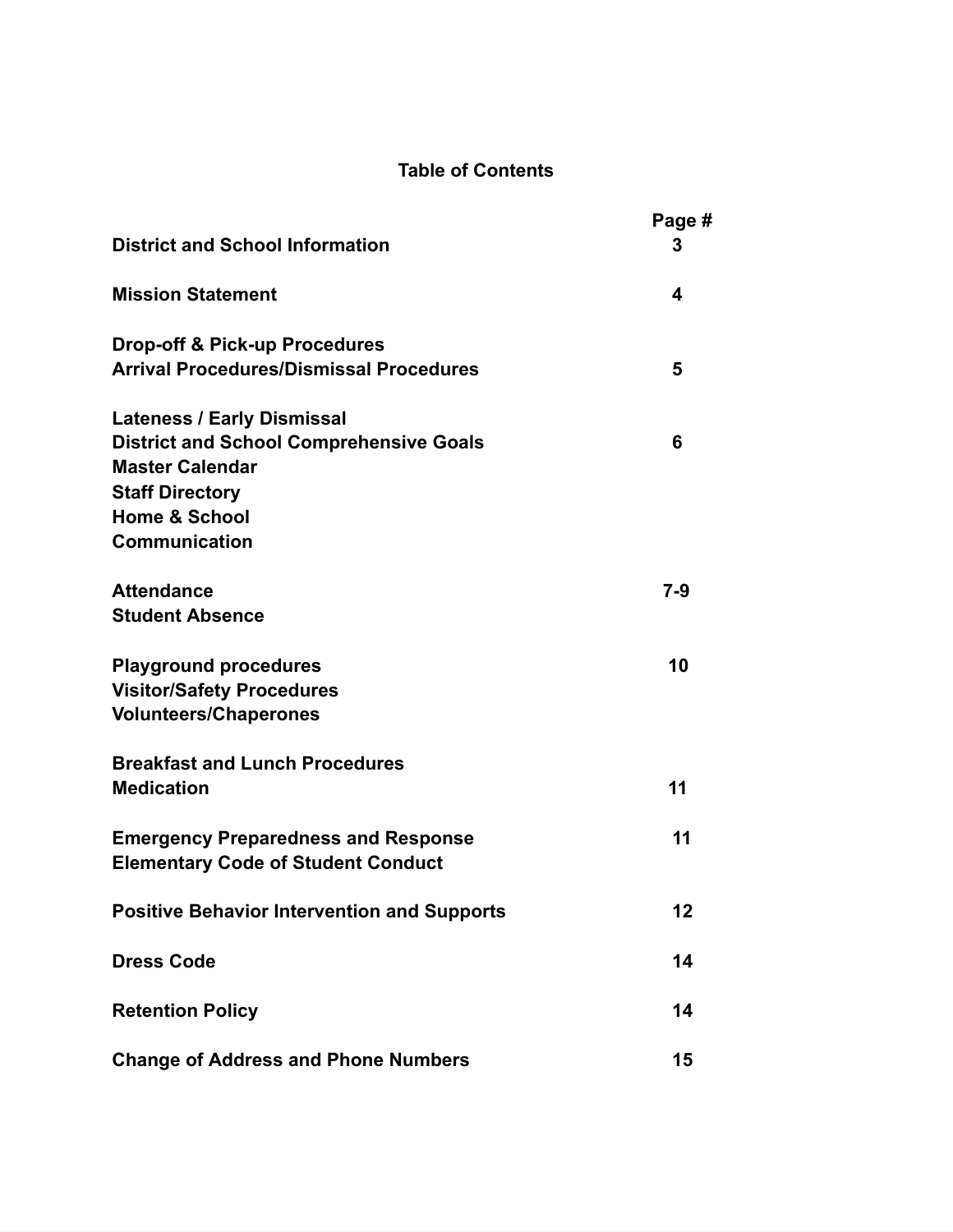**Upper Darby School District 4611 Bond AVenue Drexel Hill, PA 19026 610-789-7200 [www.upperdarbysd.org](http://www.upperdarbysd.org/)**

## **District Administration**

- Dr. Daniel P. McGarry, Superintendent of Schools
- Dr. John I. Council, Assistant Superintendent of Personnel and Equity
- Edward Marshaleck, Assistant Superintendent of Student Services
- Frank Salerno, Director of Elementary Education
- Dr. Greg Manfre, Director of Secondary Education

## **Highland Park School Information**

Highland Park Elementary 8301 West Chester Pike Upper Darby, PA 19082 610-853-4530

#### [www.upperdarbysd.org/highlandpark](http://www.upperdarbysd.org/highlandpark)

Attendance line 610-853-1023 or email [hpes-attendance@upperdarbysd.org](mailto:hpes-attendance@upperdarbysd.org) Principal: Mrs. Joanne M. DeVito (JDeVito@upperdarbysd.org) Lead Teacher: Mr. Terrance Williams (TWilliams@upperdarbysd.org Secretaries: Mrs. Patricia Casey (PCasey@upperdarbysd.org ) & Mrs. Kathleen Rowan(KRowan@upperdarbysd.org) **School Hours: 8:45 AM - 3:15 PM**

**School Colors:** Purple and Gold **School Mascot:** Royals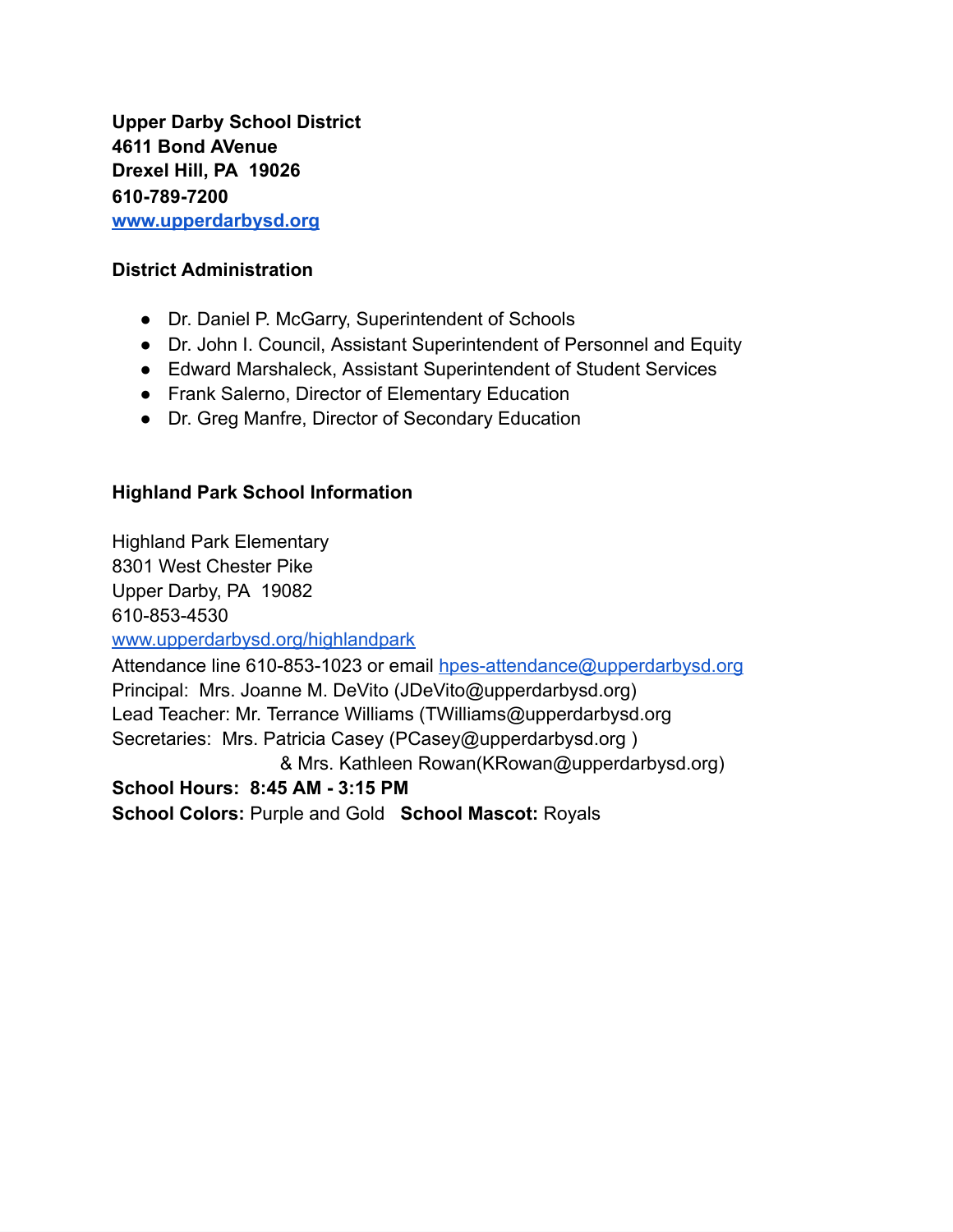## **Upper Darby School District and Highland Park Information**

Welcome to all of our new Highland Park families and welcome home to all of our returning families and friends! The Highland Park Staff and School Community are committed to the development of each child academically, physically, emotionally and socially. We are dedicated to ensuring that each student's needs are met and that they are supported in their educational journey.

This handbook will be a helpful guide and provide you with important information about the programs and policies of both Highland Park Elementary School and Upper Darby School District. The purpose of the School Family Handbook is to provide important information concerning rules and general expectations, policies, and procedures for the safe and orderly operation of school. The handbook is reviewed annually. It is the responsibility of each student and parents/guardians to become familiar with the Student Handbook. Please keep this guide as a reference to use throughout this school year.

## **UDSD Family Handbook**

The Upper Darby School District Family Handbook has been developed to provide general information about the Upper Darby School District's programs, services, and policies. Upper Darby School District values the partnership and spirit of collaboration of our families. Your support has allowed us to continue in our efforts to promote Opportunity, Unity and Excellence in all of our schools. Click [HERE](https://pa02209738.schoolwires.net/domain/2082) to view the Upper Darby School District Family Handbook.

## **Mission Statement**

Highland Park Elementary School provides an educational environment that promotes outstanding citizens and independent learners and thinkers who are able to deal with the complexities of our changing world. Highland Park recognizes and celebrates our diversity and provides opportunities for all students to achieve their full potential in a motivating, educational environment. We attend to each student's full range of educational needs, preparing them for continued learning in middle school and beyond. The cooperative efforts of a dedicated staff, involved parents, wonderful students, and a supportive community help to meet our goal.

## **School Hours**

8:45 AM - 3:15 PM; Dismissal begins at 3:10 PM Late after 8:50 AM Early Dismissal Days: 8:45 AM - 12: 25 PM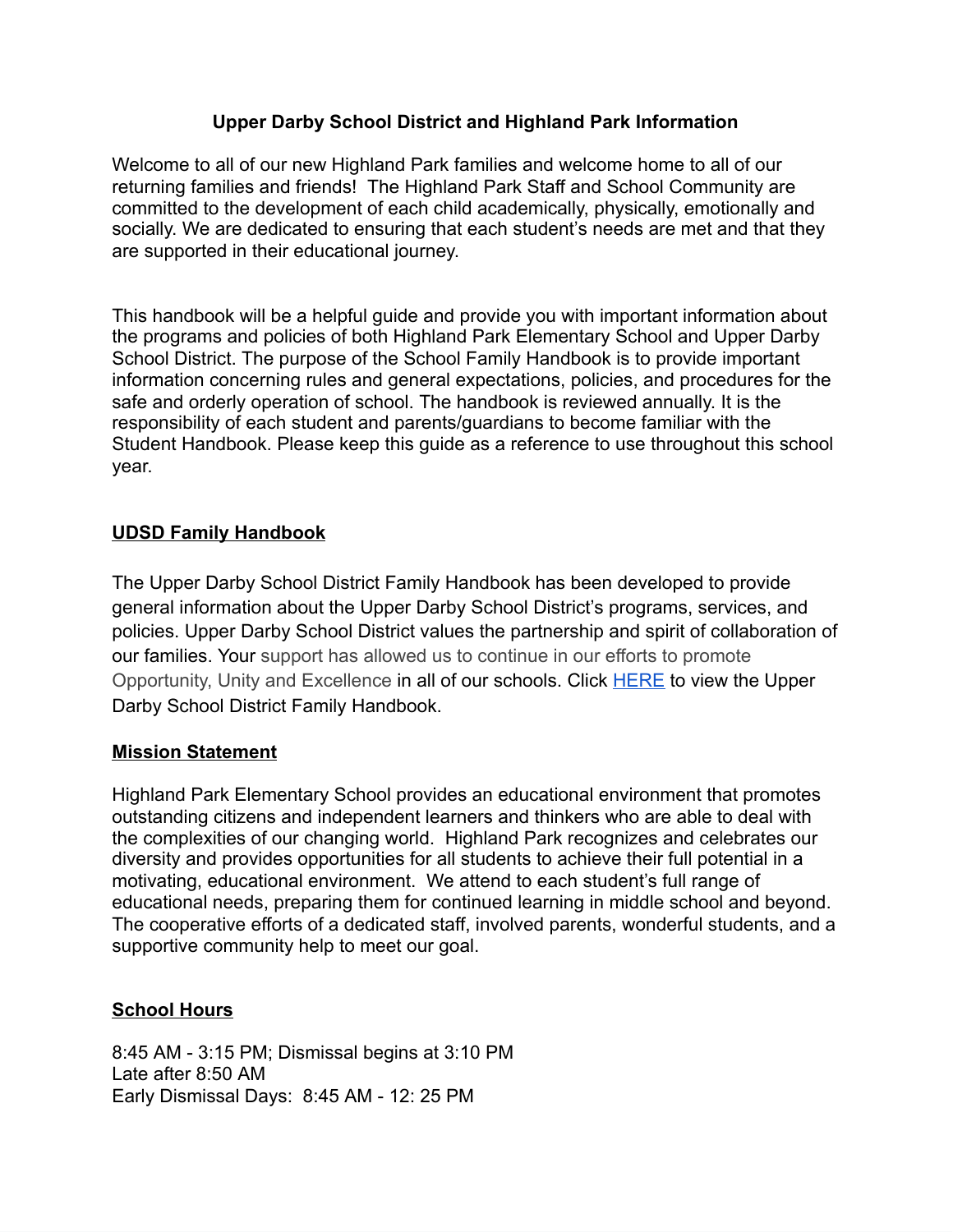#### **Arrival Procedures**

The students should arrive between 8:35 AM and 8:40 AM, and line up in their designated area in the school yard. Students will begin entering the building at 8:43 AM. Classroom instruction begins promptly at 8:50 AM. It is important to start off your child's day on the right foot by arriving at school on time and joining their class community and transitioning smoothly to their homeroom each morning.

If you are driving your child to school, please enter at the top of the lot and stay to your left. Highland Park staff will direct you to the drop off area. Please have your children exit out of the right side of your vehicle.

#### **Dismissal Procedures**

3:10PM – Daycare and Upper Darby School Bus students – all grades 3:15PM – Walkers, parent pick up in school yard, and Car line pick up

Parents must send a written note documenting a change in student dismissal to the classroom teacher. For safety reasons, the school will request photo identification from the adult at the time of pick-up. If anyone other than a parent picks up the child, he/she must be listed on the emergency card and also have photo identification. If there is a change in the regular dismissal procedure for your child, written notification must be sent in to the classroom teacher. We understand that there are emergencies that occur but a consistent dismissal plan for each child is helpful for your child and the homeroom teacher.

There is no parking on school grounds at arrival or dismissal. If you are picking up your child in the school yard, you must park your car off of school grounds and walk to Highland Park. (Please note that you may not park at Donohue Funeral Home.) If you are picking up your child with your vehicle, you must enter at the top of the lot, and stay to your left. Do not park, or leave your vehicle. Please have your child's name and HR printed clearly on 8  $\frac{1}{2}$  x 11 paper so you can show it to a Highland Park staff member. You will be directed to the pick up area.

#### **Lateness**

A student is considered late to school after 8:50 a.m. Each child will receive a late slip from the Attendance Office. Late students must enter through the main entrance.

#### **Early Dismissal**

If a child must be dismissed from school early, please send a note explaining the reason. The parent or person coming for the child must report to the front desk, present photo identification and be listed as a contact person to sign the child out. The child will be called to the office when you arrive for pick-up. There will be no early dismissals after 2:45 p.m.

#### **District and School Comprehensive Goals**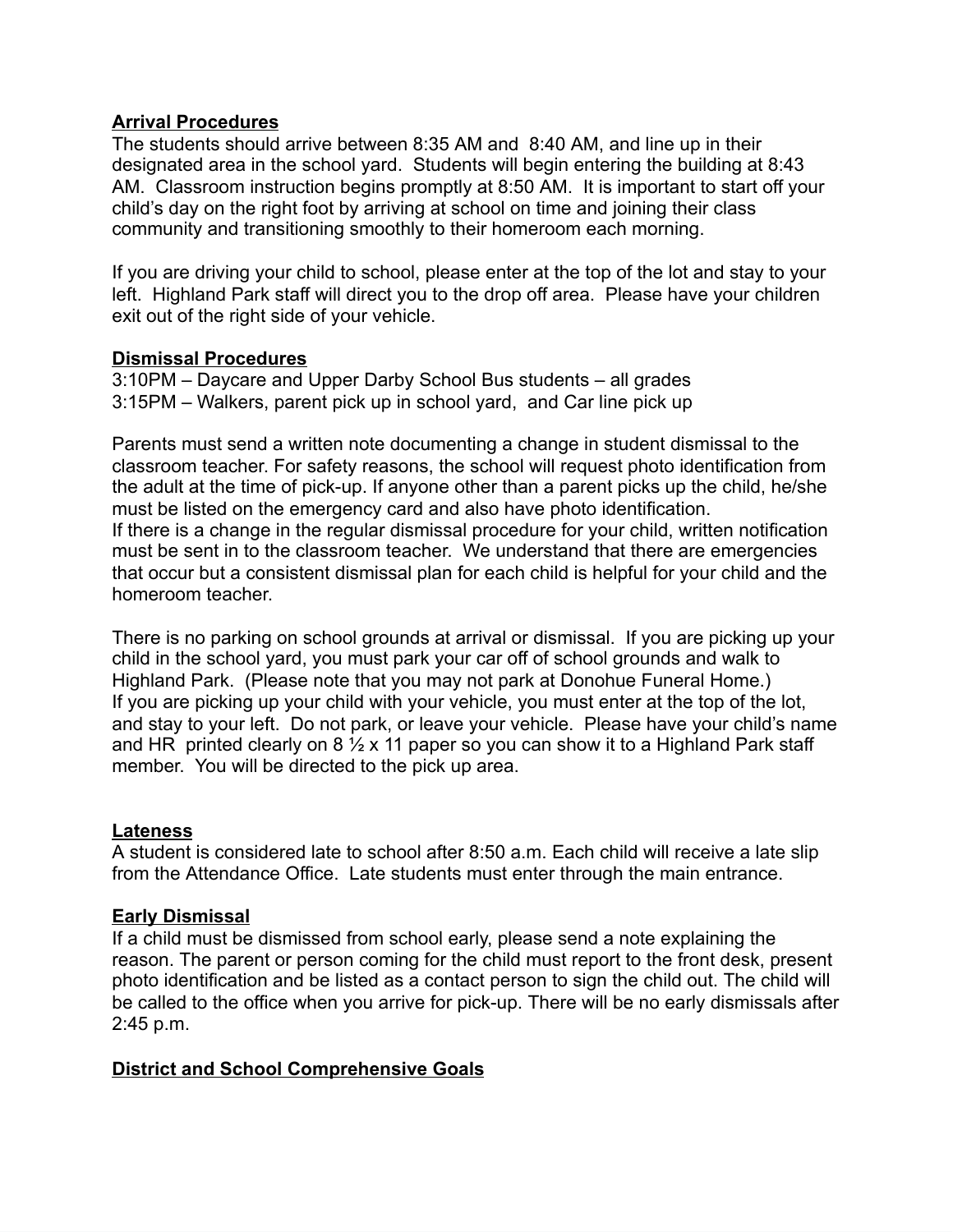Upper Darby School District Administration presented the District's [2021-2024](https://drive.google.com/file/d/1scwpHmDF7uvXpHuVUCfu69I_xaV8Y4p9/view) [Comprehensive](https://drive.google.com/file/d/1scwpHmDF7uvXpHuVUCfu69I_xaV8Y4p9/view) Plan using the new Future Ready Portal during the June 15, 2021 Education and Pupil Services School Board Committee meeting. The presentation included a review of the process used to develop the plan, the determined strengths and challenges, the action plan for reaching the district's goals and the professional development plan to be implemented. The plan was posted for public review and comments for 28 days as per Chapter 4 of the PA School Code and was approved at the August board meeting.

# **Calendars**

[Districtwide](https://go.boarddocs.com/pa/udar/Board.nsf/files/C5CQB861F66E/$file/21-22%20one%20page%20calendar%20-%20approved%20July%2020th.pdf) Master Calendar 2021-2022 Summary of Calendar Events [2021-2022](https://go.boarddocs.com/pa/udar/Board.nsf/files/C5CQB461EC60/$file/SUMMARY%20OF%20CALENDAR%202021-2022%20(4).pdf)

Highland Park [Elementary](https://pa02209738.schoolwires.net/Page/24#calendar15/20210829/month) School Calendar

## **Staff Directory**

**Highland Park Staff [Directory](https://docs.google.com/spreadsheets/d/11puPIi5l_FZVgyzlLrVSwJyxXvJanxsQfZ8_uRhmPi4/edit?usp=sharing) and email**

## **Highland Park Home and School Association**

Meeting - 3rd Wednesday of each month

#### **[hphomeschool@gmail.com](mailto:hphomeschool@gmail.com)**

**Follow us on Facebook <https://www.facebook.com/HighlandParkHomeandSchool>**

**Hey, join our 'Highland Park Elementary' group on BAND - The app for groups and communities! <https://band.us/n/a9a94687y6Zbe>**

**Website: [sites.google.com/site/highlandparkhomeschool/](http://sites.google.com/site/highlandparkhomeschool/) Voicemail: 484‐469‐0232**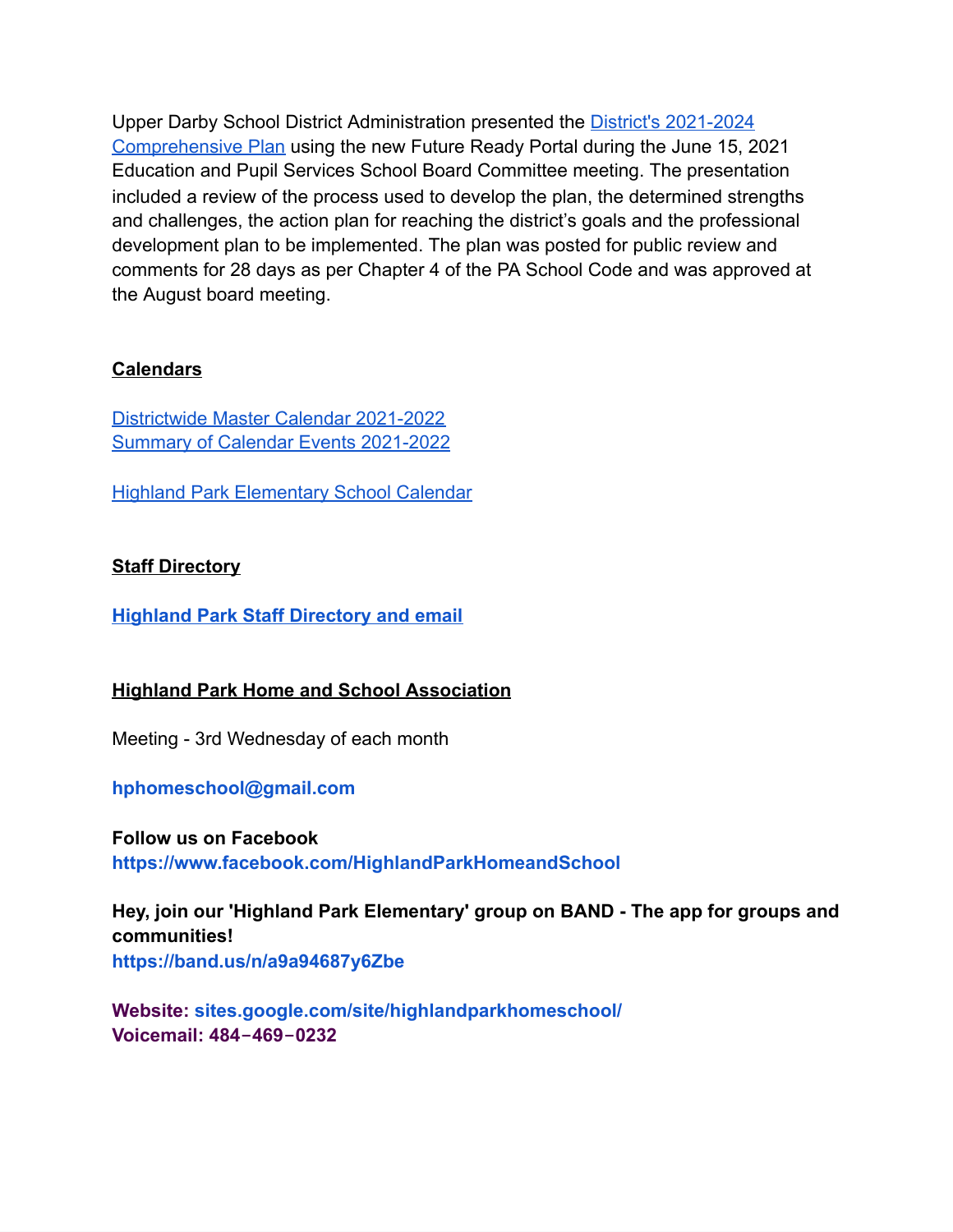## **Ways We Communicate**

The Upper Darby School District believes that strong communication and a positive home-school connection are critical to the success of our students and our schools. Highland Park Elementary School administration, teachers and staff know that good communication with parents is an important part of keeping families connected to school. We are committed to communicating with parents/guardians through a variety of tools. Please note the ways we stay connected with families and stay engaged!

- UDSD [Website](https://pa02209738.schoolwires.net/Domain/4) The District website is used to communicate District and school news and information to parents and the school community. The District website also contains information related to each Department, the District's master calendar, Board policies and other District and District news and announcements.
- UDSD Social Media The District uses a variety of social media tools to post information on emergency school closings, pictures of students and teachers working together, pictures from events and activities in schools across the District, and information about upcoming meetings and events.

# **D** O F You Tube

- Highland Park [Elementary](http://www.upperdarbysd.org/highland%20park) School website- The school webpage contains each our week-at-a-glance calendar, access to principal's webpage, the school's monthly school newsletter and other important information.
- Wednesday eFolder All families receive school information and updates on a weekly basis through the email address on record on the Home [Access](https://www.upperdarbysd.org/HAC) Center (HAC). Please keep your email address up-to-date to receive these important updates. See the Home [Access](https://drive.google.com/file/d/1aIZA93HM4x-bXh6edEq66D_Mc8wonxCF/view?usp=sharing) Center Guide for more information.
- Schoology Teachers can send a Schoology message to parents of members in their course(s) or group(s about course updates and reminders.
- [Community](https://pa02209738.schoolwires.net/communitybulletinboard) Bulletin Board Please remember to check out our electronic Community Bulletin Board every week for community, Township, and County resources and events!
- Principal ParentLinks From time to time, the Principal will send out communications to families about important school events or information. Please check your email regularly throughout the week for updates. Voice message ParentLinks are reserved for emergency notifications only. Please keep your contact information up to date in HAC.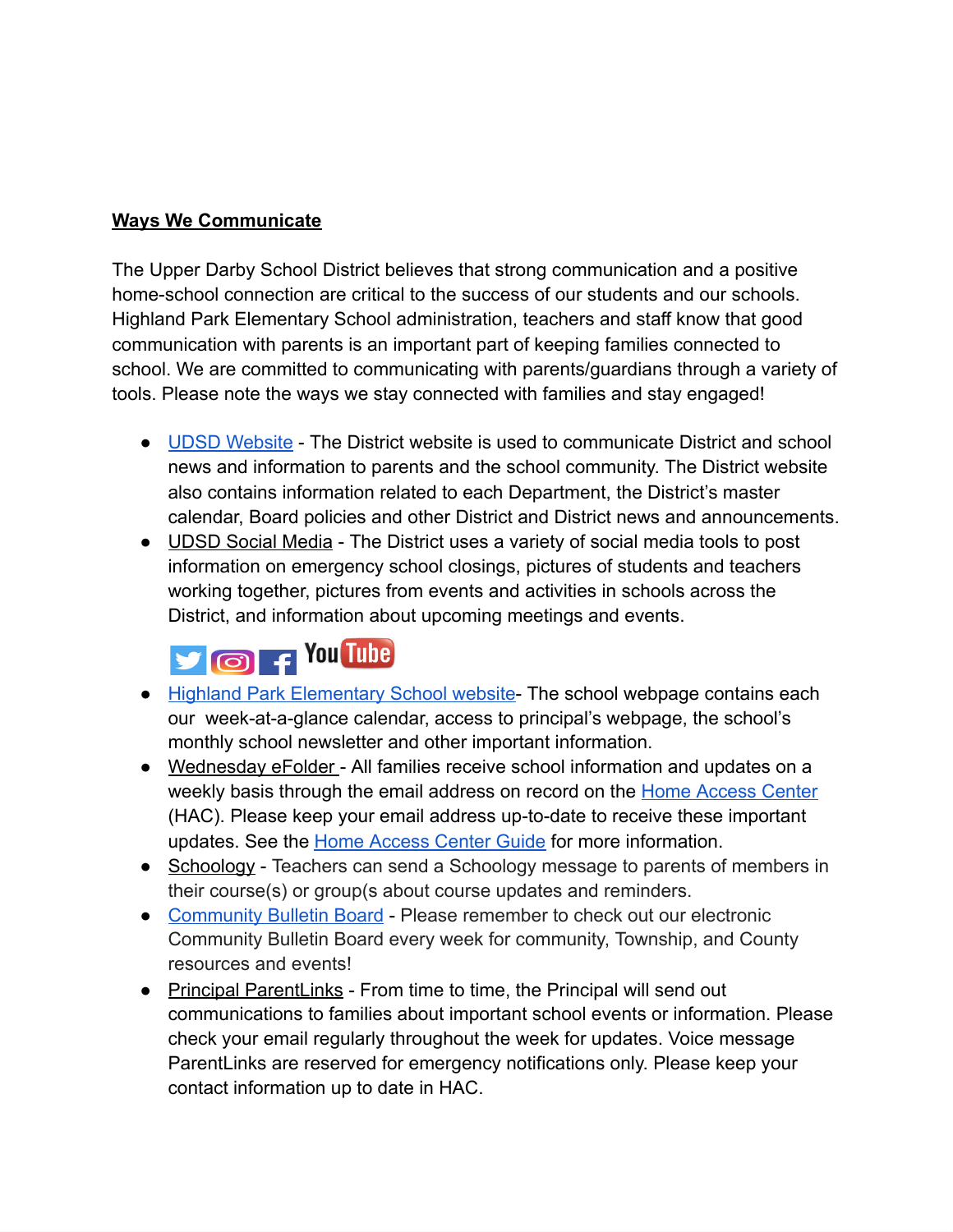- Mobile App Download on your mobile device today to view the top stories for the district, check out calendar items, social media and to receive push notifications with the latest news and updates from the District. [Install](https://help.blackboard.com/Community_Engagement/Parent_Community_Member/Getting_Started) the Upper Darby School District mobile app today!
- [Blackboard](https://www.youtube.com/watch?v=_QzmzsjVQO8) Reach Blackboard Reach lets teachers have a two-way conversation with parents. Conversations can be used to give feedback, information on upcoming assignments or required paperwork due dates, and class information and events. Blackboard Reach allows families to view messages that teachers post to the entire class and to also privately message teachers. Click [here](https://help.blackboard.com/Community_Engagement/Parent_Community_Member/Using_the_App/Blackboard_Reach) for instructions on using the messaging dashboard.
- School Board Meetings & Committee Meetings These meetings empower parents to stay informed about policy and to observe and become familiar with the policy-making process.
	- School Board Meeting [Schedule](https://pa02209738.schoolwires.net/Page/1932)
	- Meeting [Agendas](https://go.boarddocs.com/pa/udar/Board.nsf/Public)

# **Emergency Preparedness**

The safety of our students, staff and visitors is our top priority. Emergencies can happen at any time, and when they happen at school, we want to ensure that everyone is prepared to handle them safely and effectively.

- Safety Terms and [Procedures](https://drive.google.com/file/d/1HPbeFDuSv2F6OB7C3sWlmcnh5jZH9oJ7/view) Frequently Asked Questions for Families Lock-In, Lock-Out and [Lockdown](https://drive.google.com/file/d/1HPbeFDuSv2F6OB7C3sWlmcnh5jZH9oJ7/view)
- School-level Comprehensive Disaster Response and Emergency Preparedness Plan (link your school's doc)
- CrisisGo Parents and guardians will now be kept in the loop with school safety news. CrisisGo's app allows you to connect with safety message groups from our school district and school buildings. If an emergency occurs, you will be able to receive updates from the school. Principals sent out information on how to subscribe to the CrisisGo mobile app in their summer letters. Please reach out to the Principal if you would like a copy of this flyer.
- Fire [Drills](https://go.boarddocs.com/pa/udar/Board.nsf/files/BTXTLL65FD1F/$file/805-AR-0-EmergencyDrills-11-25-19.pdf) Each school building is required to hold a fire drill at least once a month during the school year to instruct and familiarize staff and students with the use of fire escapes, fire extinguishers and exits. Each fire drill includes the complete removal of students, staff and visitors in an expeditious manner to a place of safety on the grounds outside.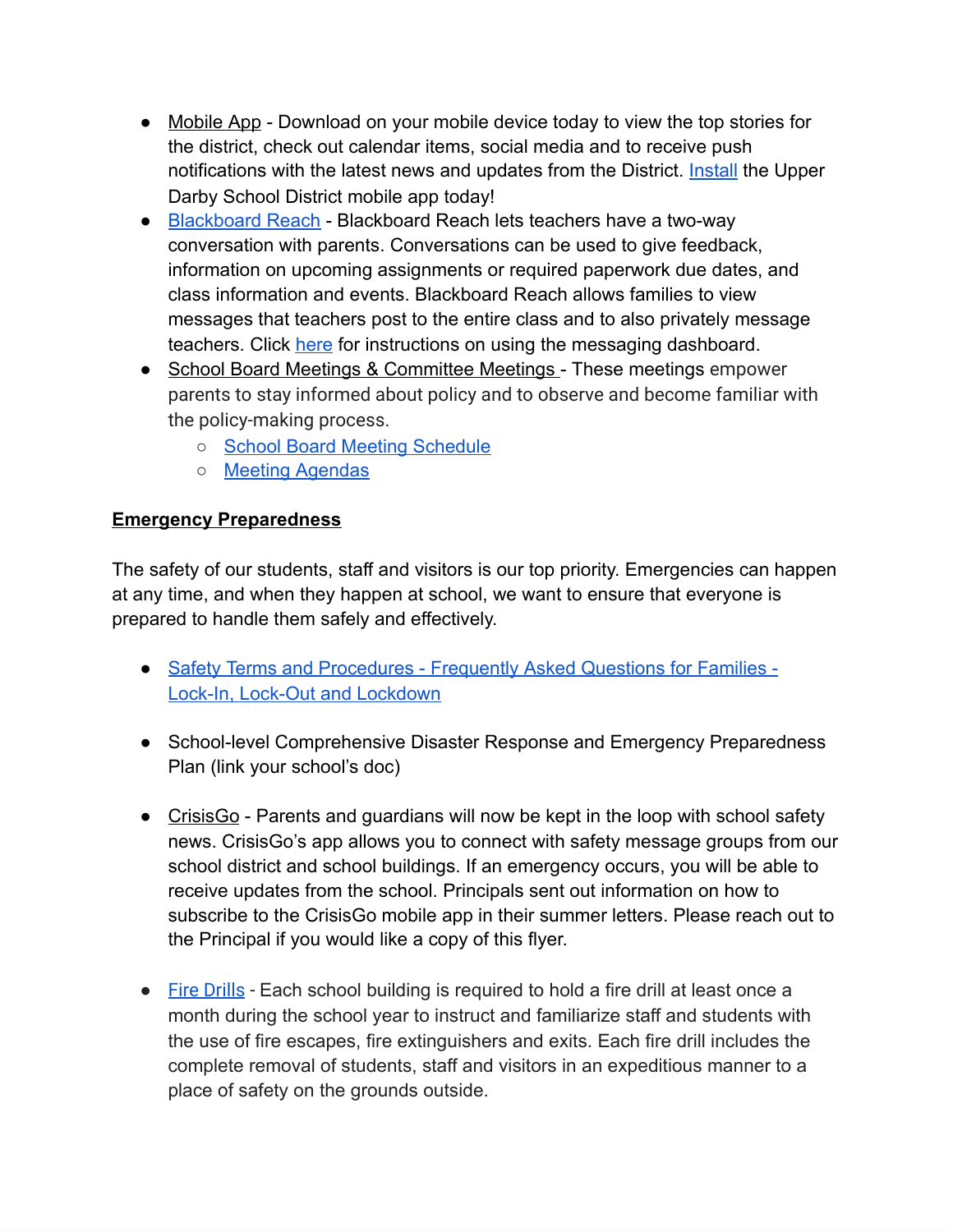- Bus [Evacuation](https://go.boarddocs.com/pa/udar/Board.nsf/files/BTXTLL65FD1F/$file/805-AR-0-EmergencyDrills-11-25-19.pdf) Drills When the District uses its own buses or contracts for busing to transport district students, it must conduct at least two (2) bus evacuation drills to instruct students and practice the location, use and operation of emergency exit doors, fire extinguishers, and proper evacuation of buses in the event of fire or accidents. Bus evacuation drills will be conducted on school grounds. The first bus drill will be conducted during the first week of the school term, and the second will be conducted during the month of March. The Supervisor of Transportation may conduct additional drills at other times of the year when necessary. The district will provide bus operators with proper training and instructions to enable them to carry out the necessary procedures for bus evacuation and may require drivers to attend classes and drills.
- [Emergency](https://go.boarddocs.com/pa/udar/Board.nsf/files/BTXTLL65FD1F/$file/805-AR-0-EmergencyDrills-11-25-19.pdf) Drills Emergency drills can include drills involving severe weather storms, tornadoes, hurricanes, earthquakes, bomb threats, lockdowns and evacuations. The Director of Public Safety, in consultation with the Superintendent, will determine if and when an emergency drill is necessary.

## UDSD Parent [Resources](https://www.youtube.com/c/UpperDarbySchoolDistrict/playlists?view=50&sort=dd&shelf_id=6)

Early [Literacy](https://www.youtube.com/playlist?list=PLKWyl5aPnzqC_MA3wx7Z1Qn3A5o6209a7) Tutorial Parent Videos - A collection of video tutorials from Upper Darby School District teachers and administrators to help students with various concepts and topics surrounding early literacy.

Math [Tutorial](https://www.youtube.com/playlist?list=PLKWyl5aPnzqAz9yyFRpCpKiPPTvzwfnFp) Parent Videos - A collection of video tutorials from Upper Darby School District teachers and administrators to help students with various math concepts and topics.

Student [Emotional/Social](https://www.youtube.com/playlist?list=PLKWyl5aPnzqDsyrnqdLnxOUoLLUFY3Q-U) Support Resources - A collection of video resources from Upper Darby School District counselors, social workers and administrators to help students with social-emotional learning.

Tech [Support](https://www.youtube.com/playlist?list=PLKWyl5aPnzqD2NYOYPJzSV9W-DqOKXDKG) - A collection of of step-by-step solutions to various technology issues you may have questions about technology resources and tools.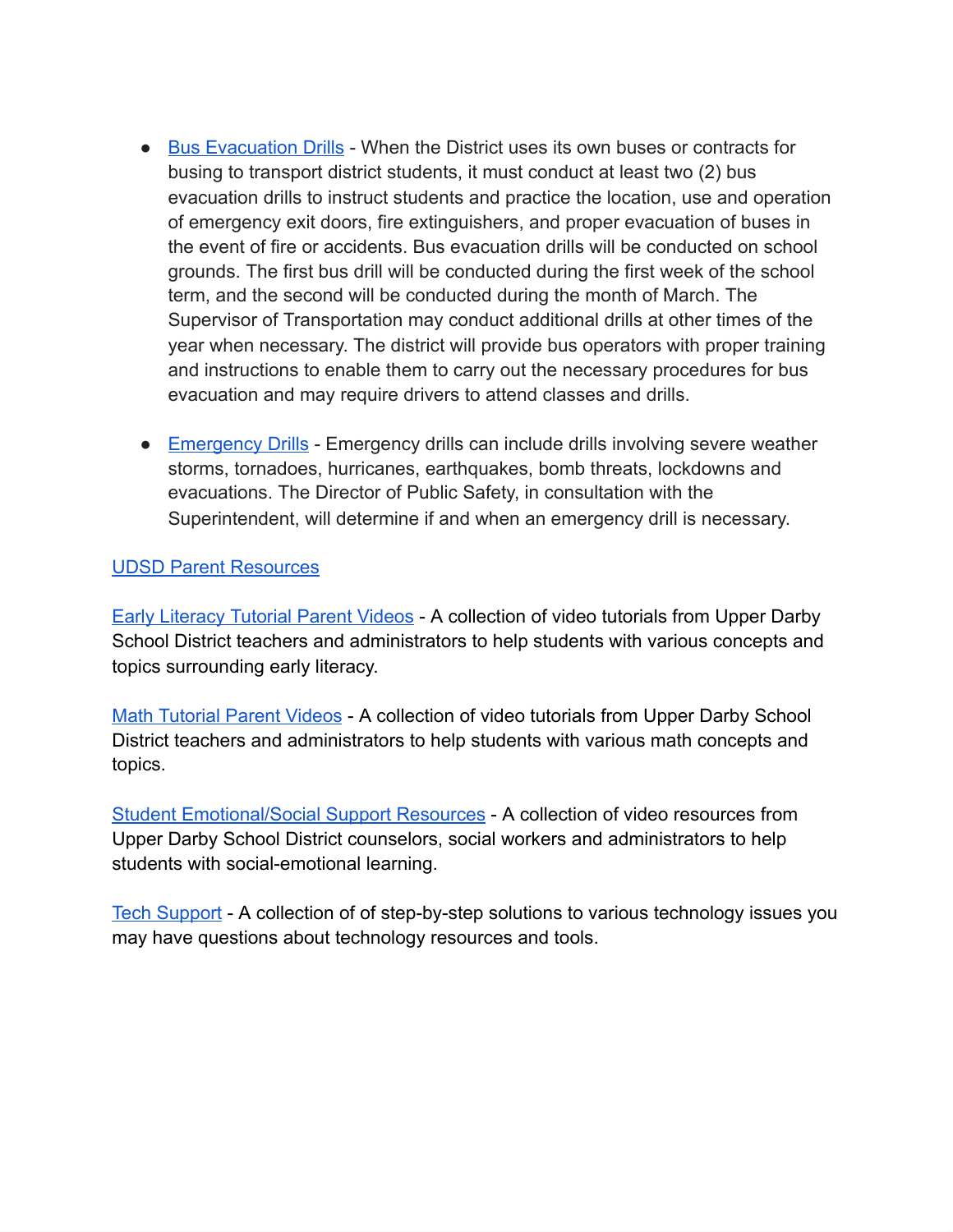#### **Attendance**

Policies UDSD [Attendance](https://go.boarddocs.com/pa/udar/Board.nsf/Public?open&id=policies#) Policy

If your child will be absent or late to school please call the Attendance Line at 610-853-1023 or email hpes-attendance@upperdarbysd.org and leave the following information:

- Child's name
- Room number and Grade
- Reason for absence or lateness
- Who is reporting absence or lateness (must be a parent, quardian)

**No** absences will be excused during **PSSA** Testing.

#### **Playground**

Every student is expected to play in a safe and respectful manner. Adult supervision is provided during recess to help ensure student safety. Students must stay within the play area boundaries at all times. They are also expected to be welcoming to others when playing games or sports and not exclude students from their groups.

## **Visitor/Safety Procedures**

All visitors are required to check in at the front desk to receive a visitor sticker before proceeding to any classroom or activity. Visitors will be asked to produce a valid state ID to be scanned by our RAPTOR System. Raptor instantly screens out registered sex offenders while managing custody issues, visitors, students, faculty and volunteers. No one is to go directly to a classroom for any reason. All visitors must use our school entrance and report directly to the office to sign in. Due to student safety and confidentiality, visitors are not permitted to remain in classrooms during instructional periods for extended periods of time. Please refer to UDSD policy regarding school visits.

#### **Volunteers/Chaperones**

We welcome parent volunteers! Parent volunteers are a huge resource for our school community. When students see parents volunteer in their school and classrooms and on field trips, they recognize the importance of education in families and see in action how the community takes an interest in their learning. Upper Darby School District Volunteers are required to submit the PA Criminal Background Check, the FBI Criminal Clearance and the PA Child Abuse History Clearance along with their school district Volunteer Application. All required forms can be found on the Forms and Clearance district webpage. Due to student safety and confidentiality, visitors are not permitted to remain in classrooms during instructional periods for extended periods of time.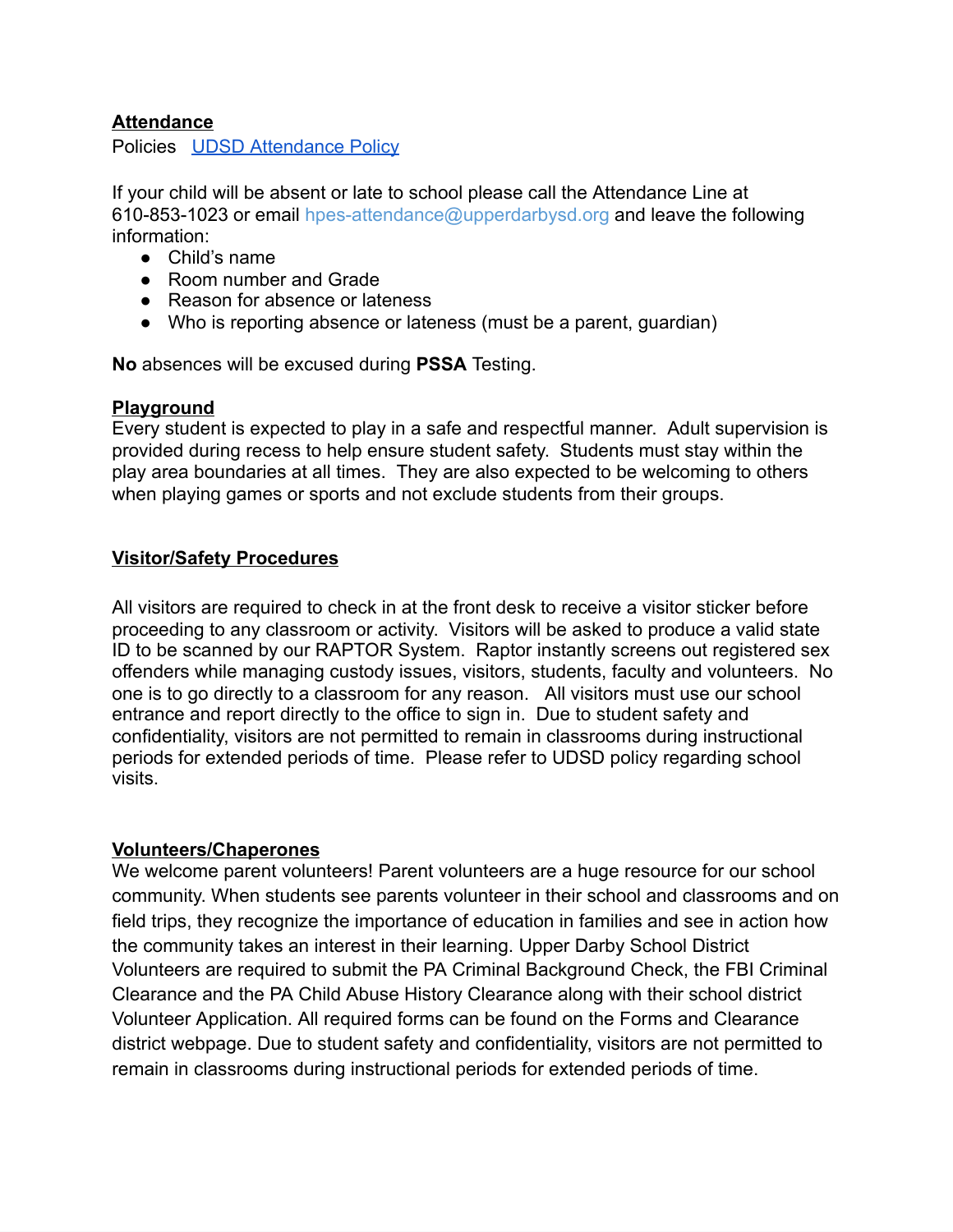## **Breakfast and Lunch Procedures**

#### **Breakfast**

All students are pre-qualified for free breakfast. There are no forms, paperwork or application process. There is a monthly breakfast and lunch calendar sent home in the Wednesday Folder and it is also available on the school district website.

#### **Lunches**

Upper Darby School District employs an accounting system for student lunches. All students are pre-approved for free lunch. You do not need to complete an application. All lunch cards are housed in the cafeteria, if your child brings his/her ID card home accidentally please make sure it comes back to school with them. Due to food allergies and to help limit the spread of germs we advise students not to trade food or snacks with other students during their lunches.

#### **Snacks**

Your child's homeroom teacher will notify you if there is a designated snack time in your child's homeroom. As part of our district Wellness Policy we suggest a healthy snack, i.e. fruit, pretzels, crackers, vegetables, etc. If there is a child with a peanut allergy or another specific allergy, please be mindful when you are purchasing and packing your child's snack.

#### **Medication**

School personnel, including the nurse may NOT dispense medication without a written note from a physician. Please have your doctor indicate on the note the name of the drug and the dosage. Also, the original container holding the medicine must be clearly labeled by a pharmacy with the child's name, drug, and dosage. Students are not permitted to bring medicines to school to take during the day including prescription medications and over the counter medications. Please call the school nurse if you need more information.

#### **ELEMENTARY CODE OF CHARACTER**

The Upper Darby Elementary School Code of Character embodies the basic principles of responsibility, respect, and safe student behavior. We provide a restorative approach to student concerning behaviors, and the importance of stakeholder relationships are integral to this approach. Building on our commitment to equity and Positive Behavioral Interventions and Supports (PBIS), Upper Darby School District continues to work to embed restorative practices and trauma-informed care as part of our schools' culture and climate across all settings. Upper Darby School District believes that behaviors develop over time and that school responses to behaviors of concern should be developmentally appropriate, considering each child's needs. A continuum of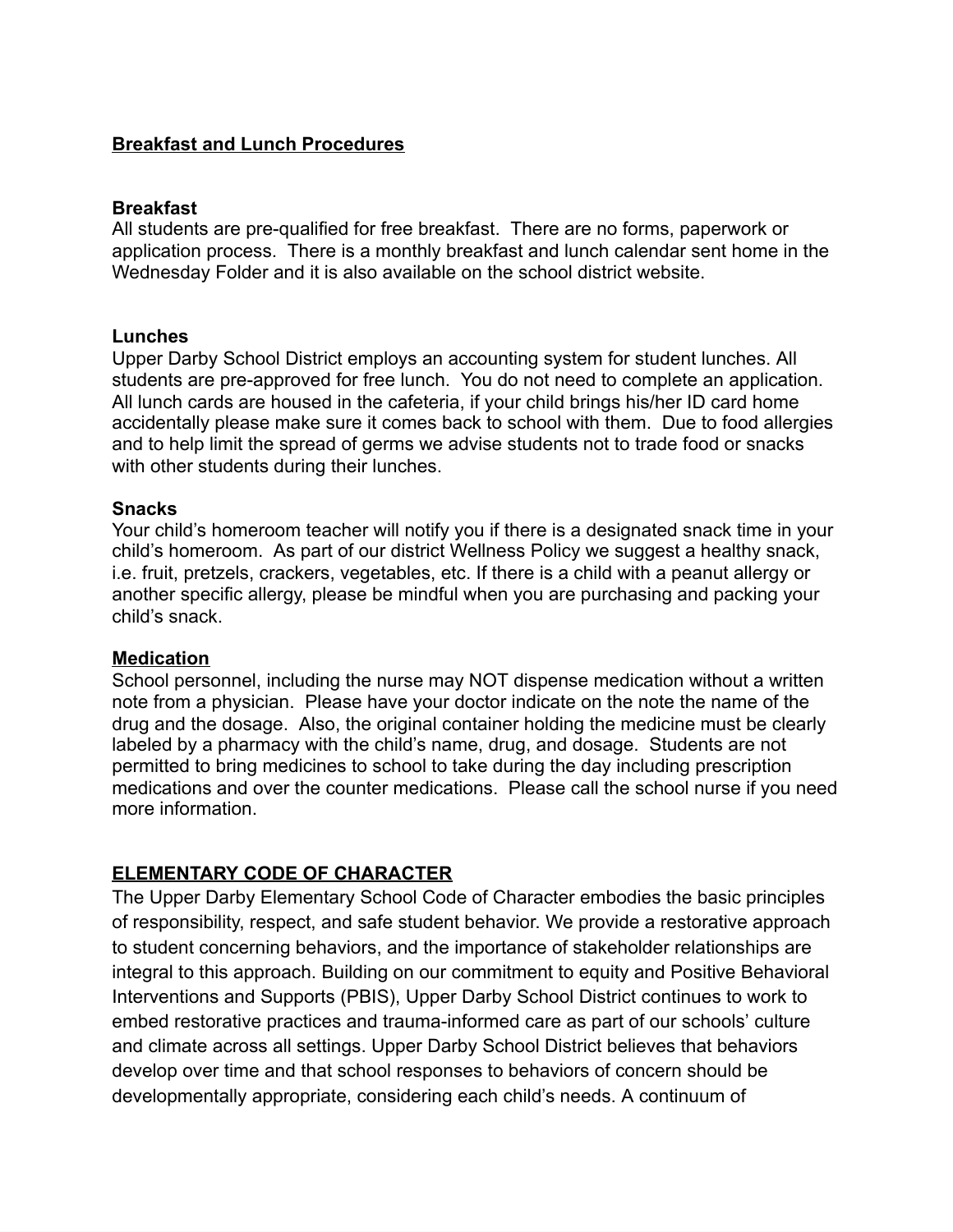instructional strategies and suggested responses to behavior support teaching and learning, foster positive behaviors, and reflect a restorative philosophy. A restorative approach to discipline affords opportunities for students to learn from their mistakes, correct wrongdoings that result from their behavior, and restore relationships that are disrupted by their actions. We believe relationships are essential to student academic success and social, emotional, and behavioral development. In all practices, our responses to student behaviors will support 89 the ongoing development of the child, the school community, and the relationship between both.

Please click [HERE](https://docs.google.com/document/d/1t-Gswj56WpvJH4ofWeQfpUG83ai_vAeL/edit?usp=sharing&ouid=111760353565676344538&rtpof=true&sd=true) to view the Elementary School Code of Character.

# **PBIS -** *Be Safe, Be Responsible, Be Respectful - The 3 Bs*

Our award-winning work around Positive Behavior [Interventions](https://www.upperdarbysd.org//cms/lib/PA02209738/Centricity/Domain/53/UDSD%20PBIS.pdf) and Supports (PBIS) program involves reinforcing the 3 Bs every day and in everything we do. We want students to *Be Safe*, *Be Responsible* and *Be Respectful*. We work tirelessly to keep our school a safe and orderly place for all students. We are very proud of the success we are experiencing in implementing Positive Behavior Support (PBIS) in our school.

Our goal is to provide support to students in every setting in the school building, on school grounds and while traveling to and from school. To that end, we strive to implement this comprehensive approach to building positive school culture with the goal of teaching students skills that will support their efforts to be safe, responsible and respectful throughout the school day.

Having a coherent, school-wide plan is essential and has several benefits:

- It fosters a positive school climate.
- It focuses staff & student attention on appropriate behaviors and success and on students who are trying their best to meet our expectations rather than on any undesired behaviors. In this way, the school staff establishes what is important in our school as opposed to allowing students who are struggling implementing our expectations to do so.
- It increases the chance that desired behaviors are repeated.
- It reduces the time spent correcting misbehaviors and redirecting students. Any teacher can tell you about the academic cost of disciplining students, as significant loss of instructional time impacts student achievement tremendously.
- A. Include as appropriate:
	- a. Classroom
	- b. Transitions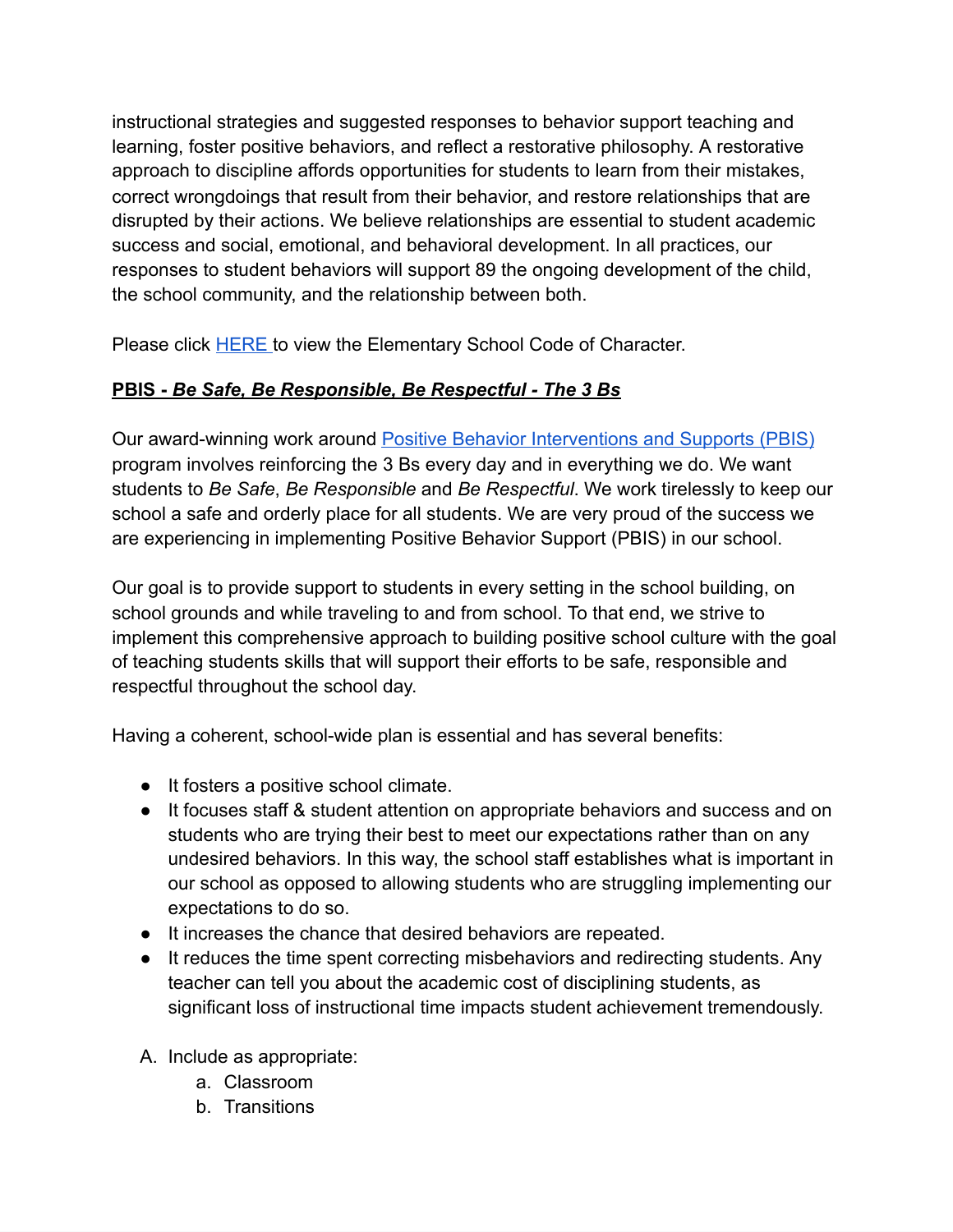- c. Cafeteria
- d. Playground
- e. Behavior on school campus during arrival to and departure from school

# **Youth Court**

Youth Court provides an alternative to the mainstream student discipline and system Youth Court is about students helping students make better decisions, transforming school environment and student empowerment. The program was piloted in 2021 in two elementary schools and has been fully implemented at the middle school and high school level. The District will be expanding the program to include more elementary schools over the next several years. Learn more about Youth Court:

- [Elementary](https://go.boarddocs.com/pa/udar/Board.nsf/files/BE7PFR62B43E/$file/5th%20Grade%20Youth%20Court.pdf) Youth Court
- Middle [School](https://go.boarddocs.com/pa/udar/Board.nsf/files/ANKUW96D5597/$file/Youth%20Court%20PP.pdf) Youth Court

# **Trauma-Informed Schools**

The District and Board recognizes the impact that trauma may have on the educational environment of the schools, individual student achievement, and the school community as a whole. We desire to address the effects of trauma in order to meet the academic, behavioral and professional needs of students and staff. Click to learn more about the District's [Trauma-Informed](https://go.boarddocs.com/pa/udar/Board.nsf/files/C56KTP533C95/$file/Policy%20146.1%20-%20Trauma-Informed%20Approach.pdf) Approach to education throughout the district.

# **Restorative Practices**

Restorative practices is an emerging social science that studies how to strengthen relationships between individuals as well as social connections within communities. The overarching goal of Restorative Practices is the improvement of school climate and culture by decreasing unsafe behavior and increasing prosocial interaction. Click to learn more about the District's [Restorative](https://go.boarddocs.com/pa/udar/Board.nsf/files/BH3N7M5E7069/$file/IIRP%20Committee%20Mtg%20Presentation%20.pdf) Practices initiative.

# **SAP**

In 1986 Upper Darby School District joined the statewide effort to identify and address barriers to student success, which included alcohol, tobacco, and other drugs and mental health issues by establishing the Pa Commonwealth Student Assistance Program (SAP) in the secondary schools. The SAP Program also extends itself to the elementary level to help students and families. The District's SAP program follows the state guidelines and procedures of SAP.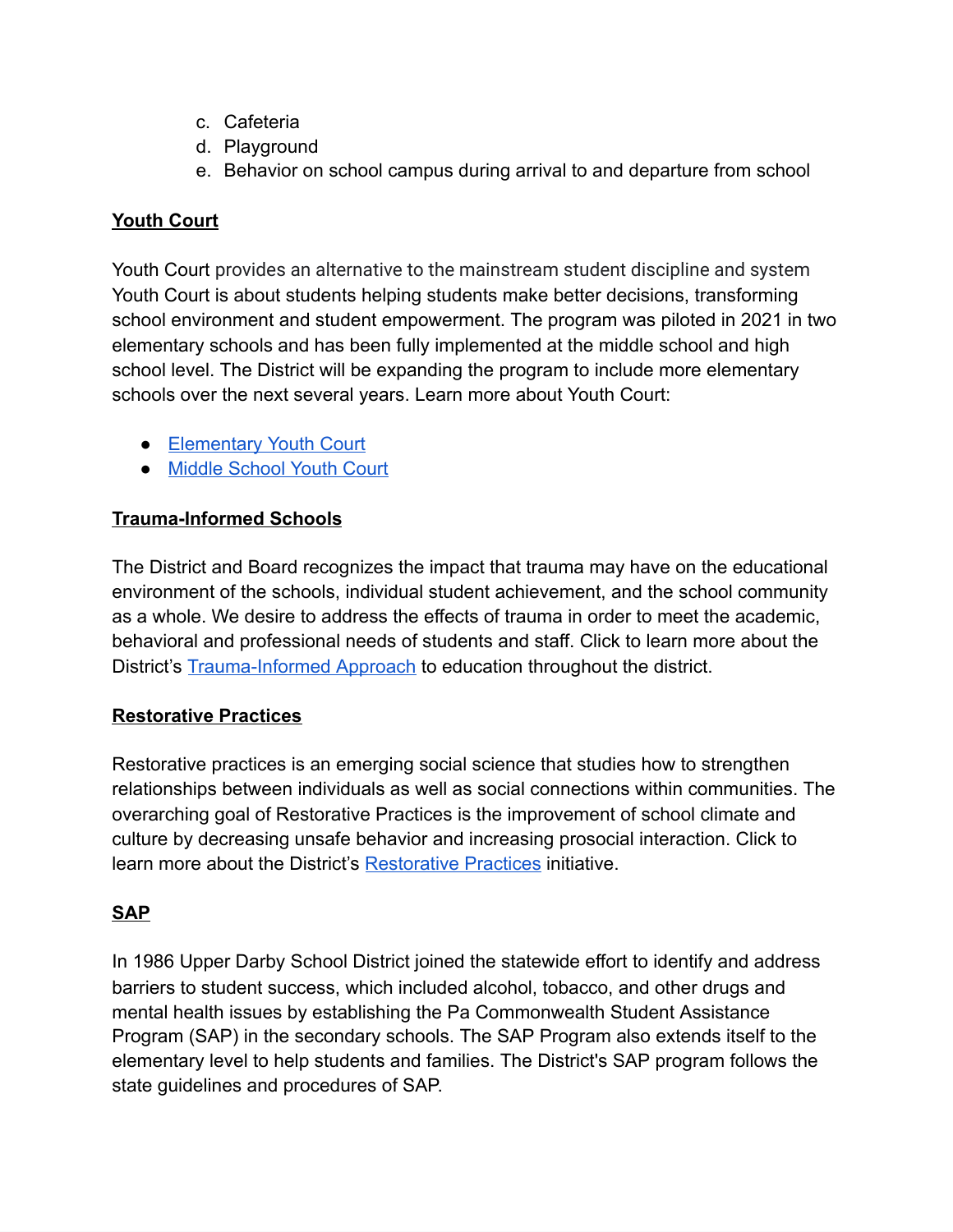The SAP is an integral part of the instructional program of Upper Darby School District. Through education and awareness programs targeting the dangers and risks associated with the use of drugs, alcohol, and tobacco we hope to eliminate a barrier to academic achievement and success. These programs contribute to the universal school-wide supports needed to build resilient schools in our district. Click [HERE](https://pa02209738.schoolwires.net/Page/1950) to learn more about SAP and its resources.

# **School Counselor**

Upper Darby School District is committed to supporting all students in addressing their academic, behavioral, personal, social, and career development needs. Click [here](https://pa02209738.schoolwires.net/Page/4056) to learn more about school counseling services in schools. See the Staff Directory for contact information for our school's counselor.

# **School Social Worker**

Upper Darby School District School Social Workers meet with students in grades K through 12 to offer academic and social support. They work with families, providing resources and strengthening relationships with their children and with the school. School Social Workers also work with the school staff, including teachers, administrators, counselors, psychologists, and nurses to provide important resources, consultation and information about the students, families and outside resources. They are the liaison between the school, the family and the community. Click [here](https://pa02209738.schoolwires.net/Page/4059) to learn more about school counseling services in schools. See the Staff Directory for contact information for our school's social worker.

Dress Code [Guidelines](http://go.boarddocs.com/pa/udar/Board.nsf/goto?open&id=A7AUDF6880F4)

**[Promotion](https://go.boarddocs.com/pa/udar/Board.nsf/Public#) and Retention Policy** 

[Reporting](http://go.boarddocs.com/pa/udar/Board.nsf/goto?open&id=9YS4LX0C2556) Student Progress

**[Homework](http://go.boarddocs.com/pa/udar/Board.nsf/goto?open&id=9YS4HV0BB351) Policy** 

School [Wellness](http://go.boarddocs.com/pa/udar/Board.nsf/goto?open&id=C3BG9V42BFF0) Policy

A. LETTER TO [PARENTS/GUARDIANS](https://go.boarddocs.com/pa/udar/Board.nsf/files/C3BGAC42BFFA/$file/246-AR-4-Letter%20Celebrations-Final-3-19-2020.pdf) IN-SCHOOL BIRTHDAY [CELEBRATIONS](https://go.boarddocs.com/pa/udar/Board.nsf/files/C3BGAC42BFFA/$file/246-AR-4-Letter%20Celebrations-Final-3-19-2020.pdf) AND OTHER CELEBRATIONS